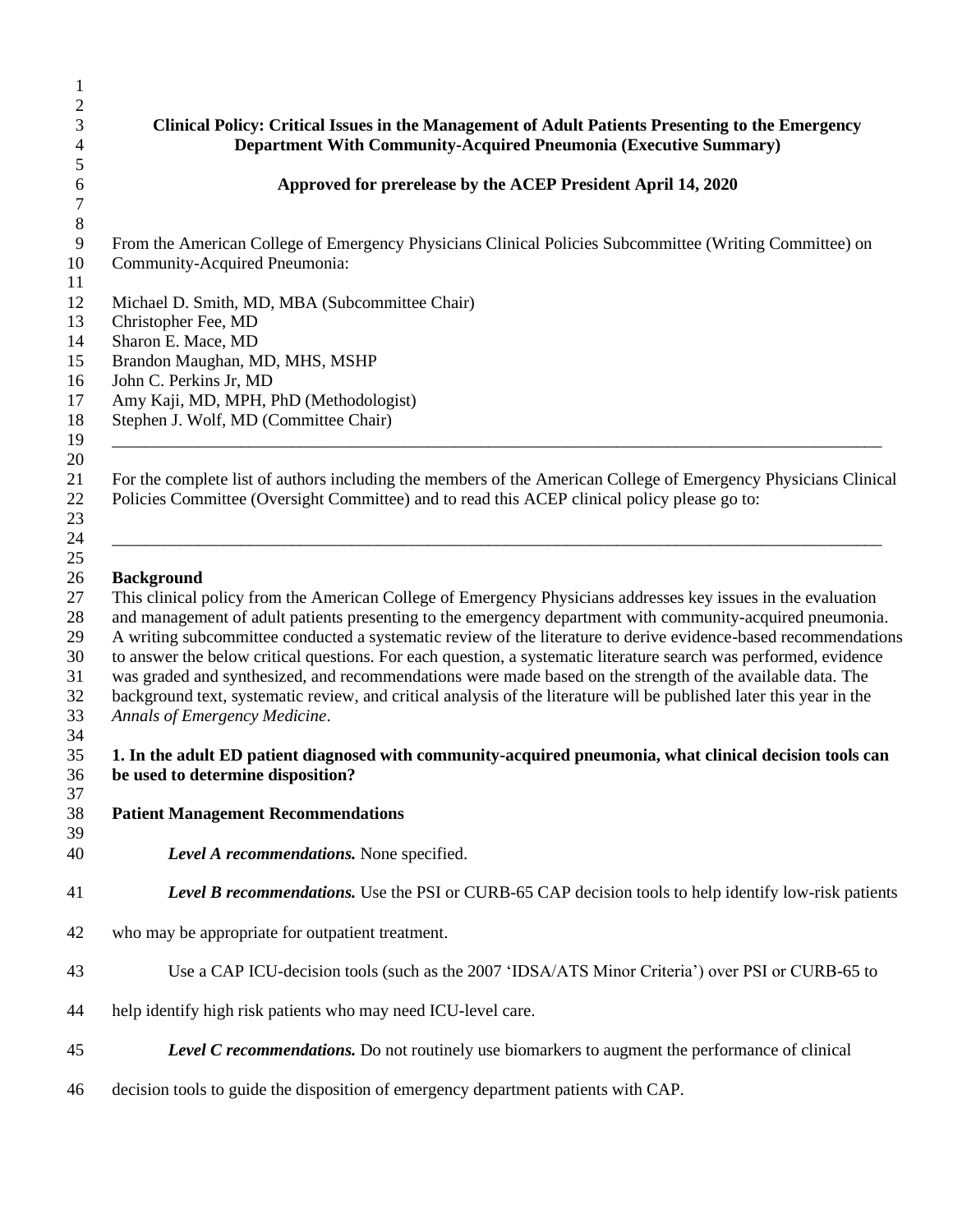| 47             | Use CAP clinical decision tools in conjunction with physician clinical judgment in the context of each                                                                                                     |
|----------------|------------------------------------------------------------------------------------------------------------------------------------------------------------------------------------------------------------|
| 48             | patient's circumstances when making disposition decisions (Consensus recommendation).                                                                                                                      |
| 49             |                                                                                                                                                                                                            |
| 50<br>51<br>52 | 2. In the adult ED patient with community-acquired pneumonia, what biomarkers can be used to direct<br>initial antimicrobial therapy?                                                                      |
| 53             | <b>Patient Management Recommendations</b>                                                                                                                                                                  |
| 54             | Level A recommendations. None specified.                                                                                                                                                                   |
| 55             | Level B recommendations. None specified.                                                                                                                                                                   |
| 56             | <b>Level C recommendations.</b> Do not rely upon any current laboratory test(s), such as procalcitonin and/or C-                                                                                           |
| 57             | reactive protein, to distinguish a viral pathogen from a bacterial pathogen when deciding on administration of                                                                                             |
| 58             | antimicrobials in ED patients who have community-acquired pneumonia.                                                                                                                                       |
| 59             |                                                                                                                                                                                                            |
| 60<br>61<br>62 | 3. In the adult ED patient diagnosed with community-acquired pneumonia, does a single dose of parenteral<br>antibiotics in the ED followed by oral treatment versus oral treatment alone improve outcomes? |
|                |                                                                                                                                                                                                            |
| 63             | <b>Patient Management Recommendations</b>                                                                                                                                                                  |
| 64             | Level A recommendations. None specified.                                                                                                                                                                   |
| 65             | Level B recommendations. None specified.                                                                                                                                                                   |
| 66             | <b>Level C recommendations.</b> Given the lack of evidence, clinicians should determine whether or not to                                                                                                  |
| 67             | provide a single parenteral dose of antibiotics followed by oral treatment guided by individual patient risk profiles                                                                                      |
| 68             | and preferences (Consensus recommendation).                                                                                                                                                                |
| 69             |                                                                                                                                                                                                            |
| 70             | Translation of Classes of Evidence to Recommendation Levels                                                                                                                                                |
| 71             | Based on the strength of evidence grading for each critical question, the subcommittee drafted the                                                                                                         |
| 72             | recommendations and the supporting text synthesizing the evidence using the following guidelines:                                                                                                          |
| 73             | <b>Level A recommendations.</b> Generally accepted principles for patient care that reflect a high degree of                                                                                               |
| 74             | clinical certainty (eg, based on evidence from 1 or more Class of Evidence I or multiple Class of Evidence II                                                                                              |